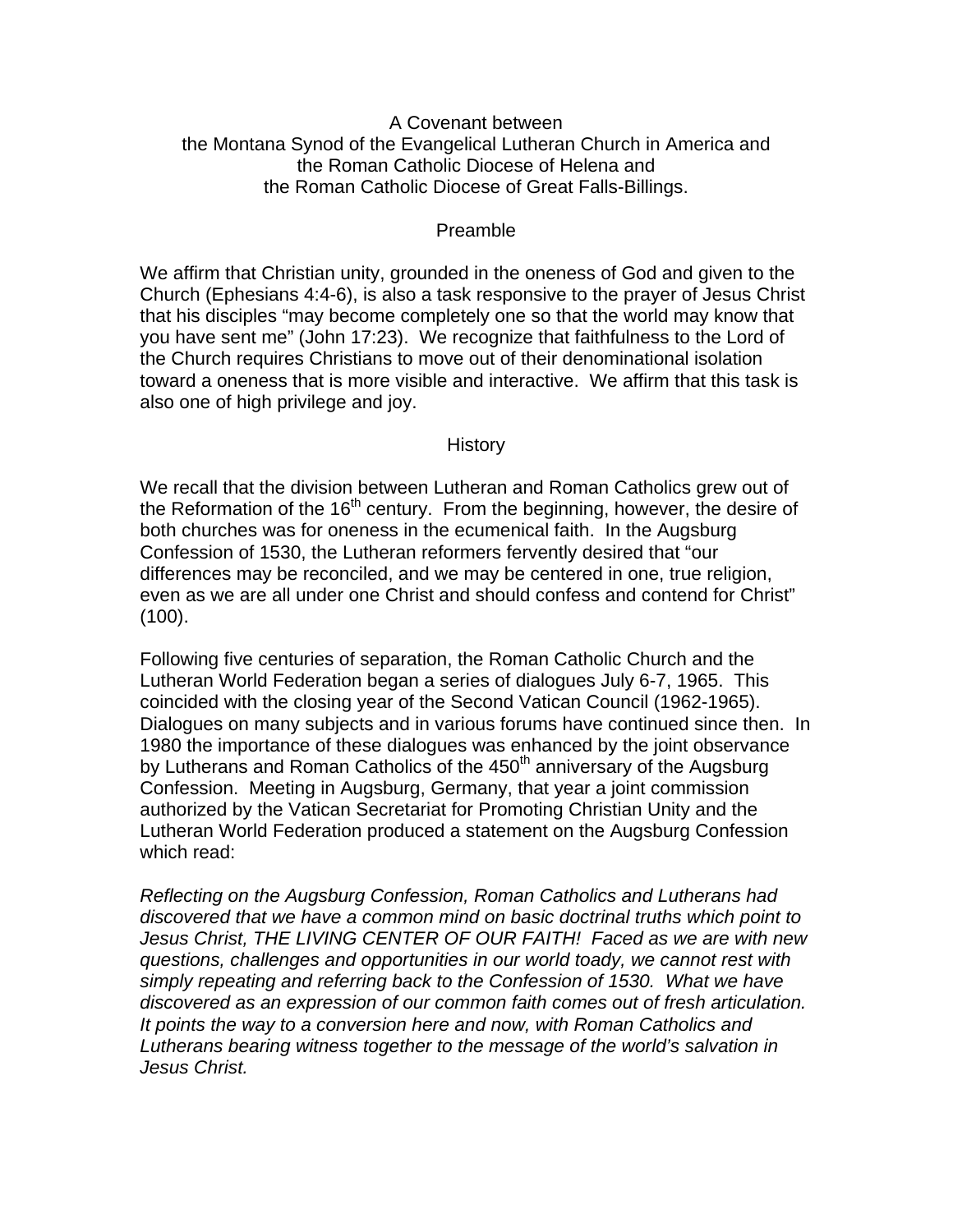Most recently, the Lutheran World Federation and the Vatican Secretariat for Promoting Christian Unity have authorized a statement intended to lift mutual condemnations regarding the teaching of justification, and embrace a new consensus. At Augsburg, Bavaria, on August 31, 1999, Roman Catholics and Lutherans officially signed this Joint Declaration on the Doctrine of Justification. In Montana the Evangelical Lutheran Church in America is represented by the Montana Synod, and the Roman Catholic Church is represented by the Helena Diocese and the Great Falls-Billings Diocese. Our churches have cooperated locally in numerous ways, and have been strong partners in the Montana Association of Churches.

## Affirmations

- The unity of the church has its source and model in the Trinity of one God, who is Father, Son and Holy Spirit.
- The living center of faith is the Word of God made flesh, Jesus Christ, who was crucified and then raised from the dead to deliver humanity and creation from sin and evil.
- The touchstone of the Christian relationship to God is the teaching of justification: "By grace alone, in faith in Christ's saving work and not because of any merit on our part, we are accepted by God and receive the Holy Spirit, who renews our hears while equipping and calling us to good works" (Joint Declaration on the Doctrine of Justification, #15).
- In Christ, God is "reconciling to himself all things" (I Corinthians 12:27, Ephesians 4:13), into the fellowship of the Holy Spirit (2 Corinthians 13:13).
- The Holy Spirit is calling us to be co-workers in Christ's Kingdom, empowering us to respond to Jesus' commands to "make disciples of all nations" (Matthew 28:19) and to "love your neighbor as yourself" (Matthew 22:39).

Consequently, trusting in God's promises, we

# Pledge

- To pray for each other, confessing our past and present prejudices and ignorances.
- To strive for greater understanding under the gospel.
- To strive for greater service to the world in evangelism and justice.
- To encourage clergy and lay leaders to promote appropriate worship and service,
- To give specific study to our historic teachings and the role of scripture, tradition and the public ministry.
- To give support to families which have a Lutheran-Catholic heritage.
- To establish a covenant committee to implement covenant and annually report on its activity.
- To annually evaluate and celebrate this covenant.